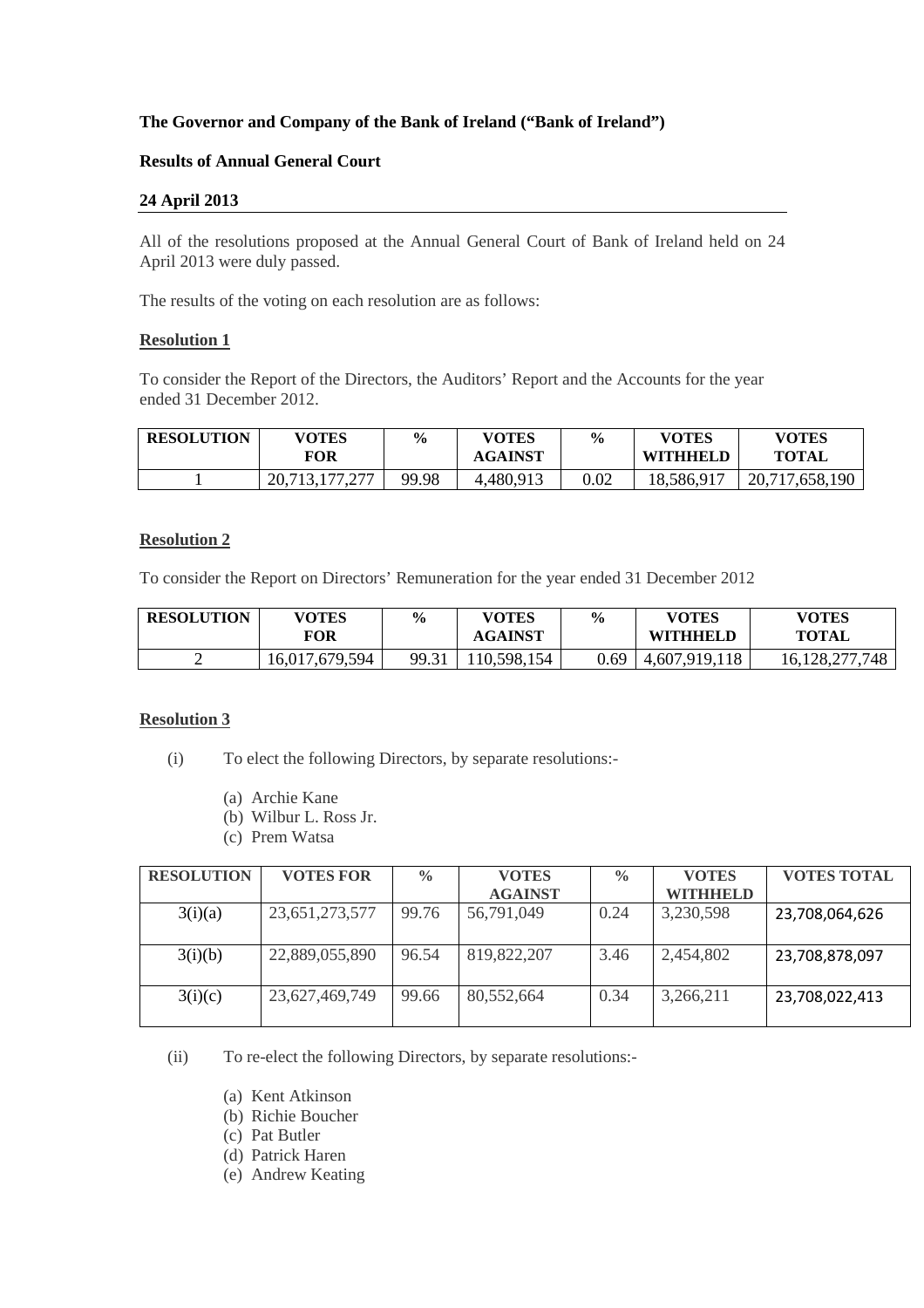- (f) Patrick Kennedy
- (g) Patrick Mulvihill
- (h) Patrick O'Sullivan

| <b>RESOLUTION</b> | <b>VOTES FOR</b> | $\frac{0}{0}$ | <b>VOTES</b>   | $\frac{0}{0}$ | <b>VOTES</b> | <b>VOTES TOTAL</b> |
|-------------------|------------------|---------------|----------------|---------------|--------------|--------------------|
|                   |                  |               | <b>AGAINST</b> |               | WITHHELD     |                    |
|                   |                  |               |                |               |              |                    |
| 3(ii)(a)          | 23,666,159,257   | 99.82         | 42,041,632     | 0.18          | 3,142,621    | 23,708,200,889     |
|                   |                  |               |                |               |              |                    |
| 3(ii)(b)          | 23,660,164,088   | 99.80         | 48, 157, 282   | 0.20          | 2,993,649    | 23,708,321,370     |
|                   |                  |               |                |               |              |                    |
| 3(ii)(c)          | 23,666,476,580   | 99.82         | 41,966,186     | 0.18          | 2,900,674    | 23,708,442,766     |
|                   |                  |               |                |               |              |                    |
| 3(ii)(d)          | 23,665,621,772   | 99.82         | 42,942,457     | 0.18          | 2,756,204    | 23,708,564,229     |
|                   |                  |               |                |               |              |                    |
| 3(ii)(e)          | 23,662,687,177   | 99.81         | 45,877,699     | 0.19          | 2,780,271    | 23,708,564,876     |
|                   |                  |               |                |               |              |                    |
| 3(ii)(f)          | 23,664,780,207   | 99.82         | 43,480,758     | 0.18          | 3,011,508    | 23,708,260,965     |
|                   |                  |               |                |               |              |                    |
| 3(ii)(g)          | 23,666,271,309   | 99.82         | 42,067,613     | 0.18          | 2,672,871    | 23,708,338,922     |
|                   |                  |               |                |               |              |                    |
| 3(ii)(h)          | 23,667,868,960   | 99.83         | 40,860,325     | 0.17          | 2,571,110    | 23,708,729,285     |
|                   |                  |               |                |               |              |                    |

(iii) To elect Davida Marston a Director of the Court

| <b>RESOLUTION</b> | <b>VOTES</b><br>FOR | $\frac{6}{9}$ | <b>VOTES</b><br><b>AGAINST</b> | $\frac{0}{0}$ | <b>VOTES</b><br><b>WITHHELD</b> | <b>VOTES</b><br>TOTAL |
|-------------------|---------------------|---------------|--------------------------------|---------------|---------------------------------|-----------------------|
| 3(iii)            | 23,662,904,331      | 99.81         | 44,547,492                     | 0.19          | 3,515,376                       | 23,707,451,823        |

## **Resolution 4**

To authorise the Directors to fix the remuneration of the Auditors.

| <b>RESOLUTION</b> | <b>VOTES</b><br>FOR | $\frac{6}{6}$ | <b>VOTES</b><br><b>AGAINST</b> | $\frac{6}{9}$                                     | <b>VOTES</b><br><b>WITHHELD</b> | VOTES<br><b>TOTAL</b> |
|-------------------|---------------------|---------------|--------------------------------|---------------------------------------------------|---------------------------------|-----------------------|
|                   | 20,688,735,999      | 99.78         | 45,287,926                     | $\Omega$<br>$\mathsf{U}$ . $\mathsf{L}\mathsf{L}$ | 2,219,762                       | 20,734,023,925        |

# **Resolution 5**

To determine the re-issue price range for treasury stock.

| <b>RESOLUTION</b> | VOTES<br>FOR   | $\frac{0}{0}$ | <b>VOTES</b><br>AGAINST | $\frac{0}{0}$ | <b>VOTES</b><br><b>WITHHELD</b> | <b>VOTES</b><br><b>TOTAL</b> |
|-------------------|----------------|---------------|-------------------------|---------------|---------------------------------|------------------------------|
| ັ                 | 20,724,375,548 | 99.96         | 8,059,252               | 0.04          | 752,158                         | 20,732,434,800               |

## **Resolution 6**

To renew the Directors' authority to issue Ordinary Stock on a non-pre-emptive basis for cash.